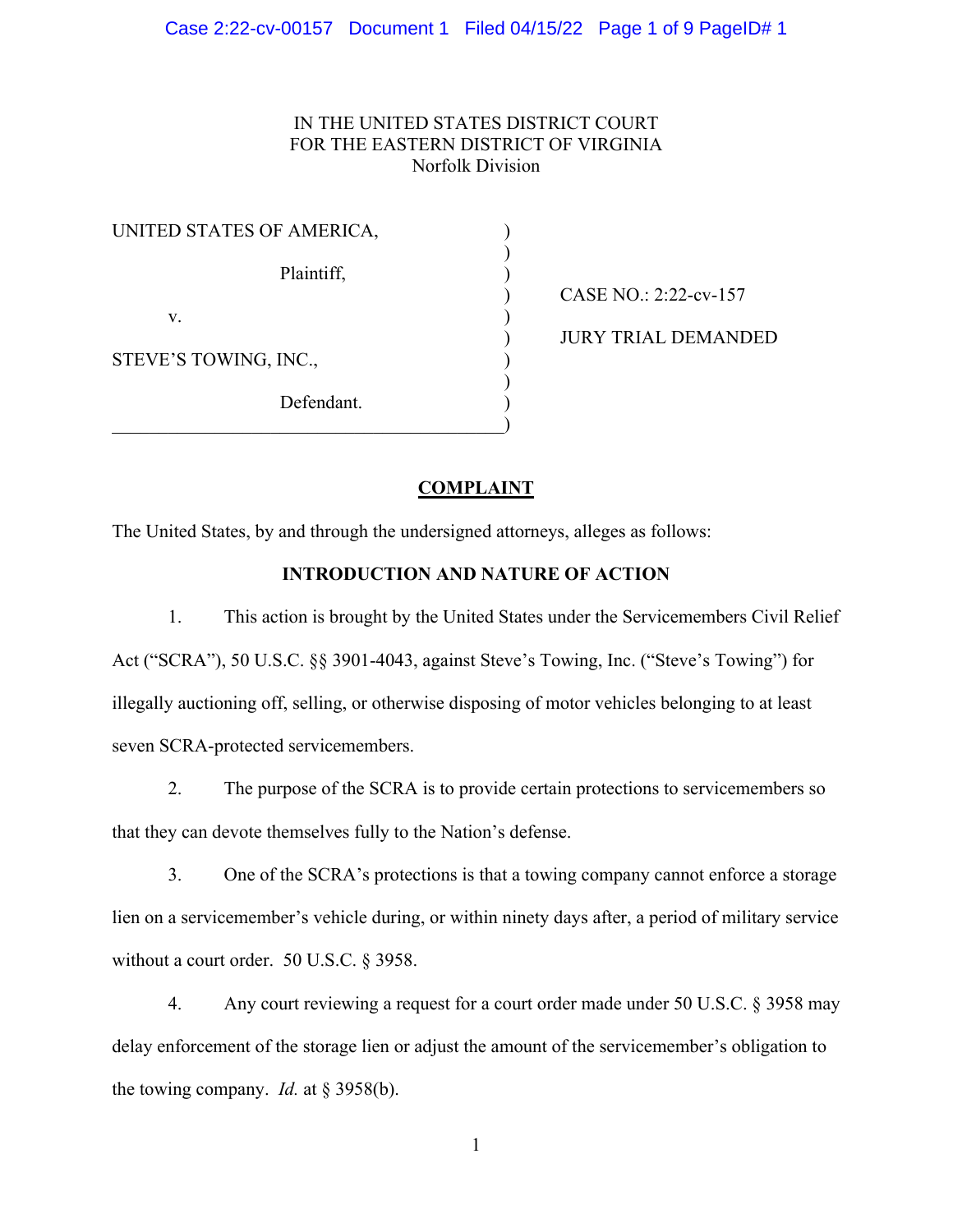5. When a towing company fails to obtain a court order prior to auctioning off a servicemember's vehicle, that servicemember is deprived of his or her right to have a court decide whether to postpone the sale or adjust the amount of the fees charged to the servicemember.

### **JURISDICTION AND VENUE**

6. This Court has jurisdiction over this action under 28 U.S.C. § 1331, 28 U.S.C. § 1345, and 50 U.S.C. § 4041.

7. Venue is proper in this judicial district pursuant to 28 U.S.C. § 1391(b)(1)-(2), because Defendant Steve's Towing is headquartered and conducts business in the Eastern District of Virginia, and because the events giving rise to this action occurred in this judicial district.

### **PARTIES**

8. Plaintiff, the United States, is authorized to file suit in any appropriate federal district court whenever the United States Attorney General has reason to believe that an individual or entity has engaged in "a pattern or practice of violating" the SCRA, or that "a violation of [the SCRA] . . . that raises an issue of significant public importance [has occurred]." 50 U.S.C. § 4041(a).

9. Defendant Steve's Towing is a Virginia corporation in good standing with a principal address of 5890 Thurston Avenue #B, Virginia Beach, Virginia 23455.

#### **FACTUAL ALLEGATIONS**

 10. United States Navy Sea, Air, and Land Team ("SEAL") Team 2 is based at Joint Expeditionary Base Little Creek-Fort Story ("JEB Little Creek") in Virginia Beach, Virginia.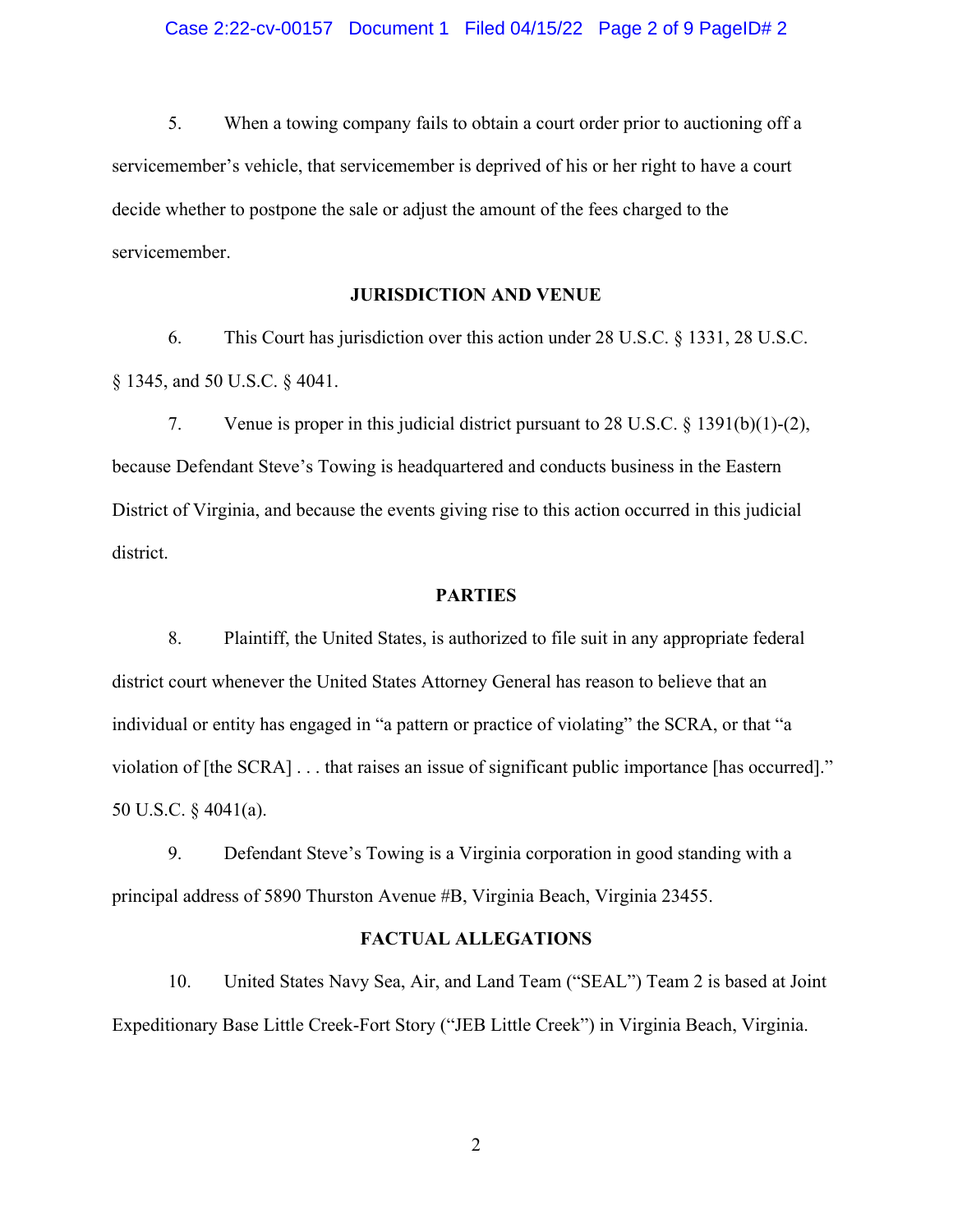#### Case 2:22-cv-00157 Document 1 Filed 04/15/22 Page 3 of 9 PageID# 3

From about October 2019 to about April 2020, members of SEAL Team 2 were deployed overseas.

 11. Prior to deploying with SEAL Team 2 in about October 2019, a Navy Petty Officer First Class SEAL Team 2 member (hereinafter "SEAL Team member") parked his 1992 Toyota Land Cruiser HZJ73 and 1987 Toyota 4Runner, both of which had Arizona license plates and registrations, in a parking lot at the intersection of Helicopter and Cove Roads across from SEAL Team 2's headquarters at JEB Little Creek. Stored inside the SEAL Team member's Land Cruiser was evidence of his military service in the form of a duffel bag of military uniforms and a Naval Special Warfare Development Group Sniper challenge coin.

 12. Prior to his deployment, the SEAL Team member had his mail forwarded to his parents' home address in Arizona.

 13. The SEAL Team member has been an active duty member of the United States Navy continuously since about March 19, 2013.

 14. On or about January 3, 2020, Defendant Steve's Towing towed the SEAL Team member's Land Cruiser and 4Runner from the parking lot across from SEAL Team 2's headquarters at JEB Little Creek.

 15. In January 2020, Defendant Steve's Towing requested and received from the Virginia Department of Motor Vehicles ("VA DMV") two transcripts of vehicle records, one for the SEAL Team member's Land Cruiser, and the other for the SEAL Team member's 4Runner. The transcripts stated that no automated record was found in Virginia for either vehicle.

 16. At no time before or after towing the SEAL Team member's vehicles did Defendant Steve's Towing make any effort to contact the Arizona Department of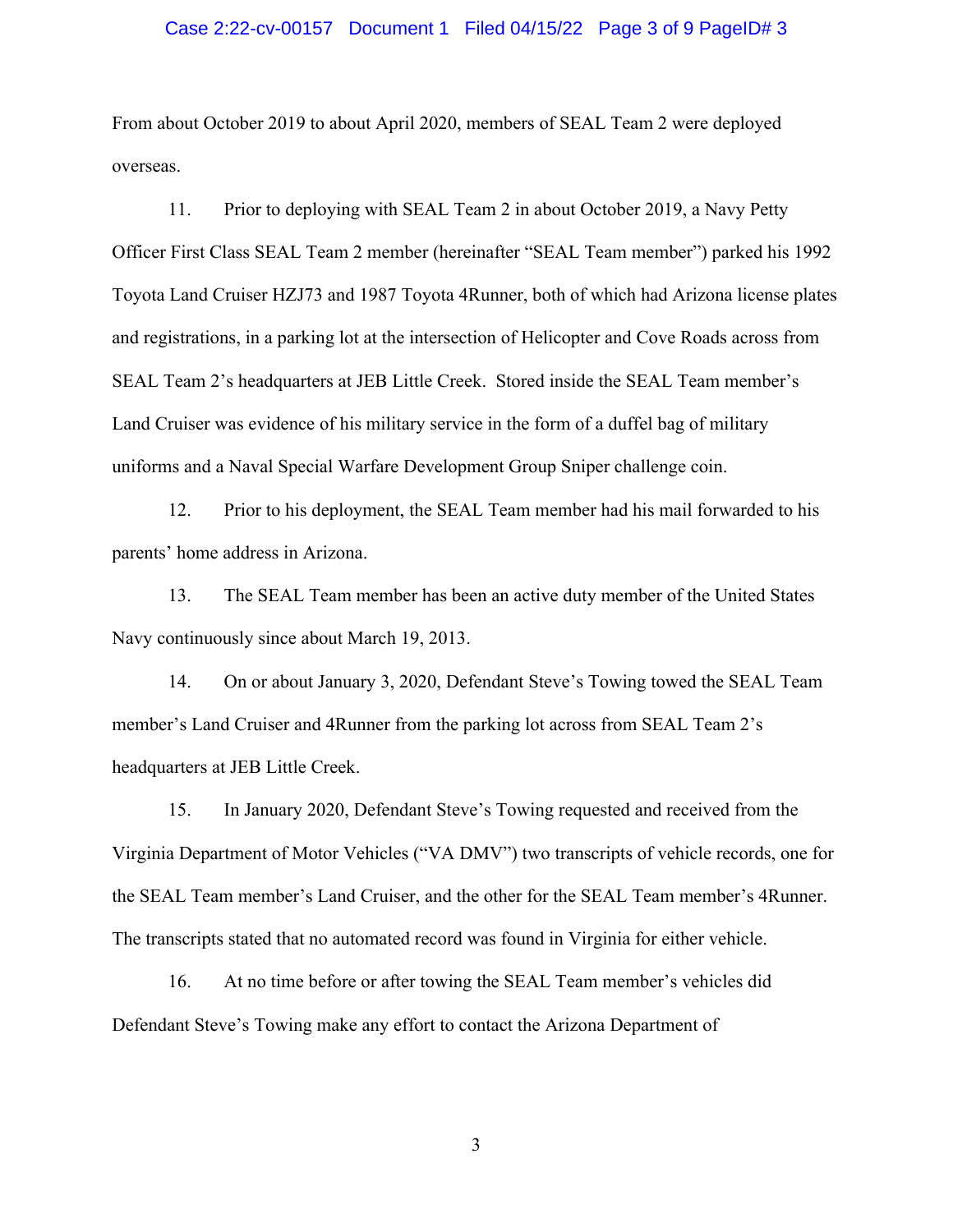#### Case 2:22-cv-00157 Document 1 Filed 04/15/22 Page 4 of 9 PageID# 4

Transportation's Motor Vehicle Division for information on the vehicles, despite the fact that both the Land Cruiser and the 4Runner had Arizona license plates.

 17. On or about February 7, 2020, Defendant Steve's Towing filed two Mechanics or Storage Lien Applications with the VA DMV to record storage liens on the SEAL Team member's Land Cruiser and 4Runner. Each of these recorded storage liens was for \$970.

 18. On or about February 7, 2020, Steven E. Gilliam, the President, Officer, and Director of Defendant Steve's Towing, reported to the VA DMV that Defendant Steve's Towing had enforced its two \$970 storage liens on the SEAL Team member's Land Cruiser and 4Runner by purchasing both vehicles from itself for \$500 each.

 19. On or about February 7, 2020, Edwin L. Gilliam, an individual acting as an agent of Defendant Steve's Towing, filed Certificates of Title and Registration with the VA DMV to have the SEAL Team member's Land Cruiser and 4Runner titled in the name of Defendant Steve's Towing.

 20. At no point between January 3, 2020, the date Defendant Steve's Towing towed the SEAL Team member's Land Cruiser and 4Runner, and February 7, 2020, the date Defendant Steve's Towing transferred ownership of both of the SEAL Team member's vehicles into the company's name, did Defendant Steve's Towing obtain a court order allowing the company to sell, auction off, or otherwise dispose of either vehicle.

 21. At no point between January 3, 2020, the date Defendant Steve's Towing towed the SEAL Team member's Land Cruiser and 4Runner, and February 7, 2020, the date Defendant Steve's Towing transferred ownership of both of the SEAL Team member's vehicles into the company's name, did the SEAL Team member's parents receive any correspondence from Defendant Steve's Towing.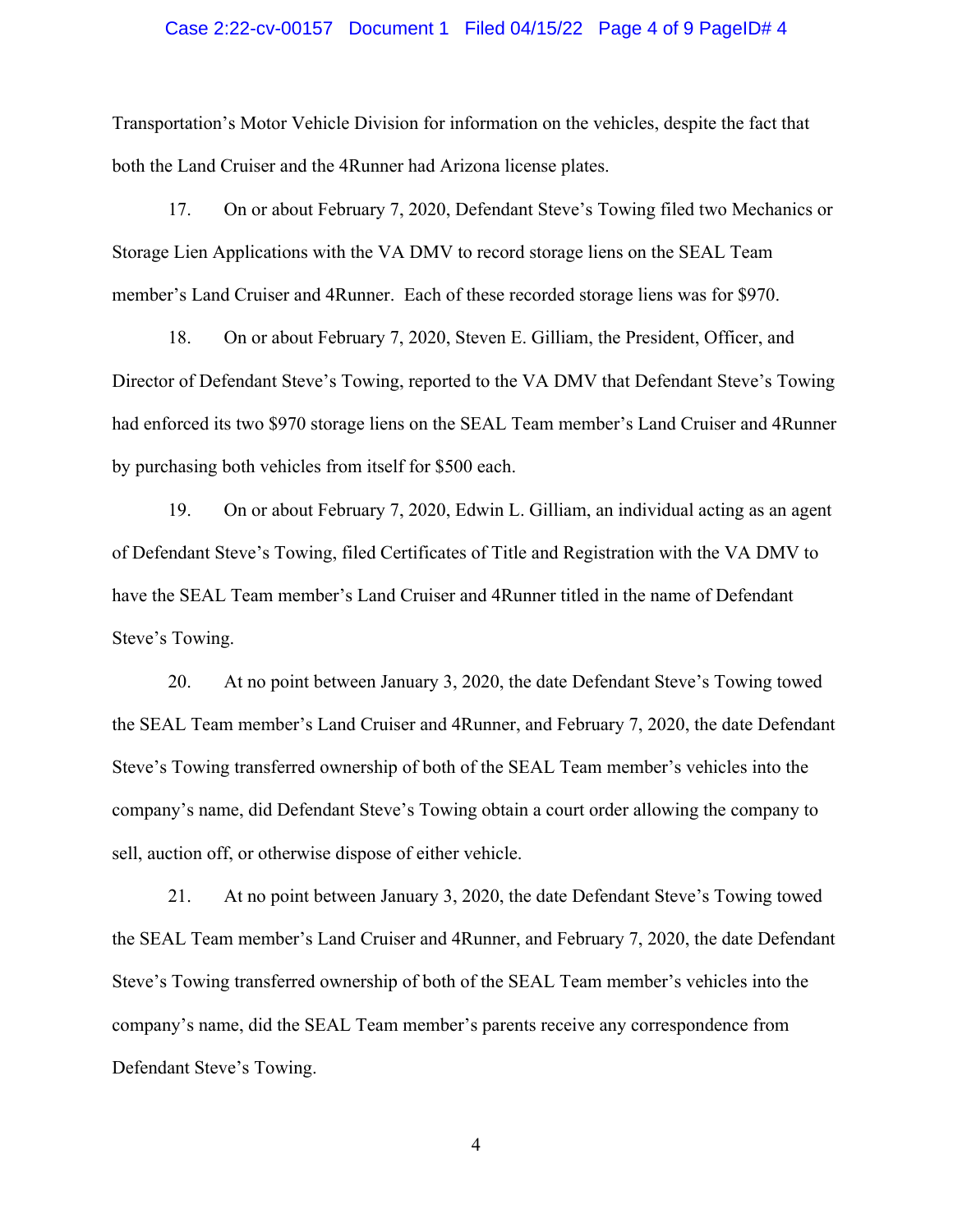#### Case 2:22-cv-00157 Document 1 Filed 04/15/22 Page 5 of 9 PageID# 5

 22. At all times relevant to this complaint, Defendant Steve's Towing's policies and procedures failed to comply with Section 3958 of the SCRA, 50 U.S.C. § 3958. In fact, the policies and procedures failed to include any mention at all of the SCRA or the protections it grants to servicemembers whose vehicles have been towed.

23. At all times relevant to this complaint, Defendant Steve's Towing's policies and procedures did not include using any commercially available database to match vehicle identification numbers to the vehicles' current owners and registrants prior to selling, auctioning off, or otherwise disposing of vehicles it had towed.

24. At all times relevant to this complaint, Defendant Steve's Towing's policies and procedures did not include looking to see what state's license plate was on any vehicle it towed, and then obtaining motor vehicle records for that vehicle from that state. Instead, Defendant Steve's Towing requested motor vehicle records only from the VA DMV for all vehicles it towed and subsequently placed a lien on, regardless of which state's license plate was on the vehicle.

25. At all times relevant to this complaint, Defendant Steve's Towing's policies and procedures did not include any sort of presumption that vehicles towed from JEB Little Creek or other military installations were likely to be owned by an SCRA-protected servicemember.

26. At all times relevant to this complaint, Defendant Steve's Towing's policies and procedures did not include any sort of presumption that vehicles containing military uniforms and/or military related objects were likely to be owned by an SCRA-protected servicemember.

27. At all times relevant to this complaint, the Department of Defense provided individuals and entities seeking to comply with the SCRA a free automated database run by the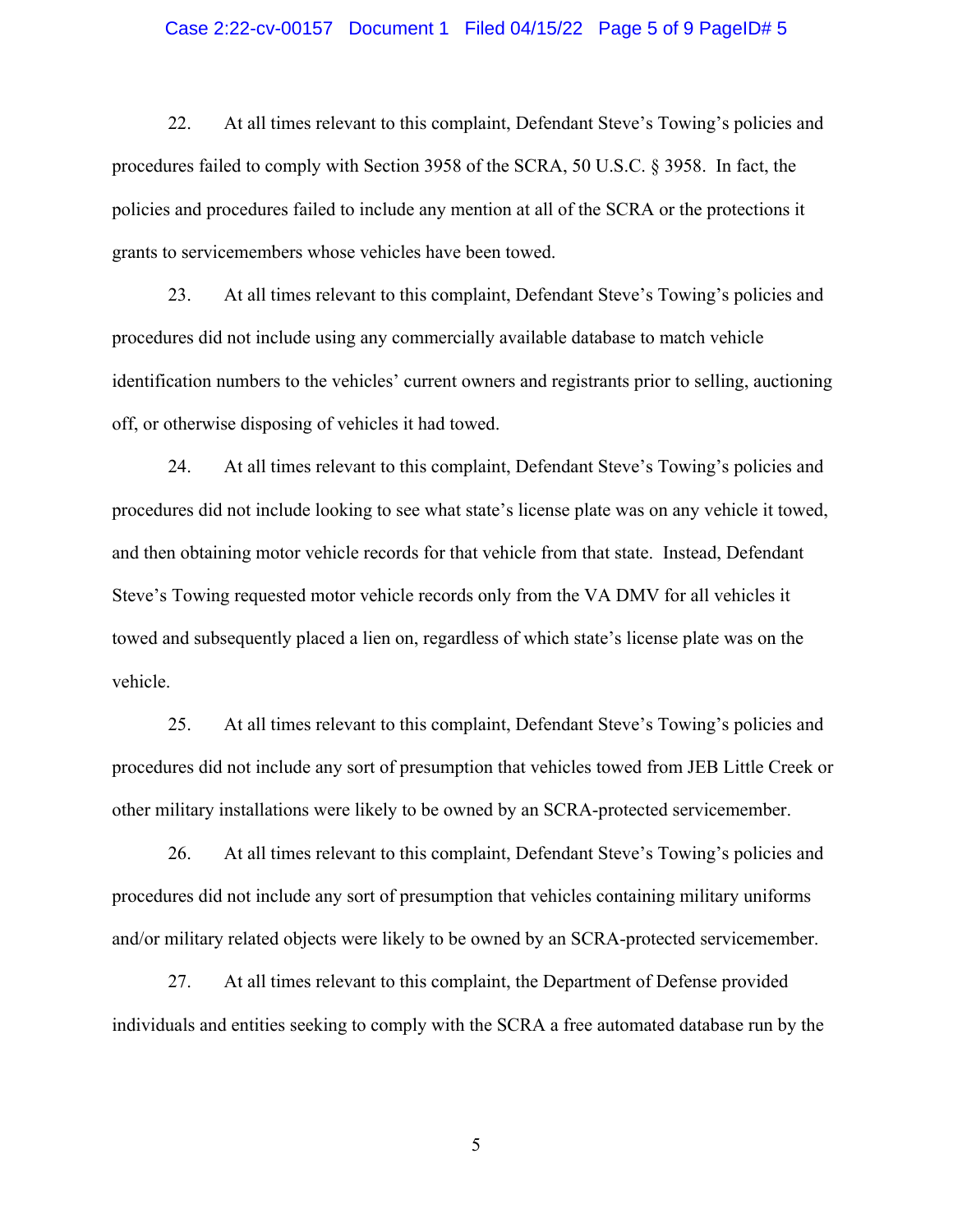#### Case 2:22-cv-00157 Document 1 Filed 04/15/22 Page 6 of 9 PageID# 6

Defense Manpower Data Center ("DMDC database") to check whether an individual is an SCRA-protected servicemember.

28. At all times relevant to this complaint, Defendant Steve's Towing's policies and procedures did not include checking the DMDC database to determine a vehicle owner's military status prior to selling, auctioning off, or otherwise disposing of a vehicle without a court order.

29. At all times relevant to this complaint, Defendant Steve's Towing had no written policies requiring it to obtain a court order before selling, auctioning off, or otherwise disposing of a servicemember's vehicle.

30. At all times relevant to this complaint, it was Defendant Steve's Towing's practice not to seek or obtain court orders prior to enforcing storage liens.

31. The Hampton Roads area of Virginia, which includes Virginia Beach, where Defendant Steve's Towing is based, has one of the largest military populations in the United States. It is home to approximately 83,000 servicemembers.

32. From April 15, 2019, through the date of the filing of this Complaint, Defendant Steve's Towing has auctioned off, sold, or otherwise disposed of motor vehicles and personal effects belonging to at least seven SCRA-protected servicemembers, including the SEAL Team member, without first obtaining court orders.

## **SERVICEMEMBER CIVIL RELIEF ACT VIOLATIONS**

 33. The SCRA provides that "[a] person holding a lien on the property or effects of a servicemember may not, during any period of military service of the servicemember and for 90 days thereafter, foreclose or enforce any lien on such property or effects *without a court order granted before the foreclosure or enforcement*." 50 U.S.C. § 3958(a)(1) (emphasis added).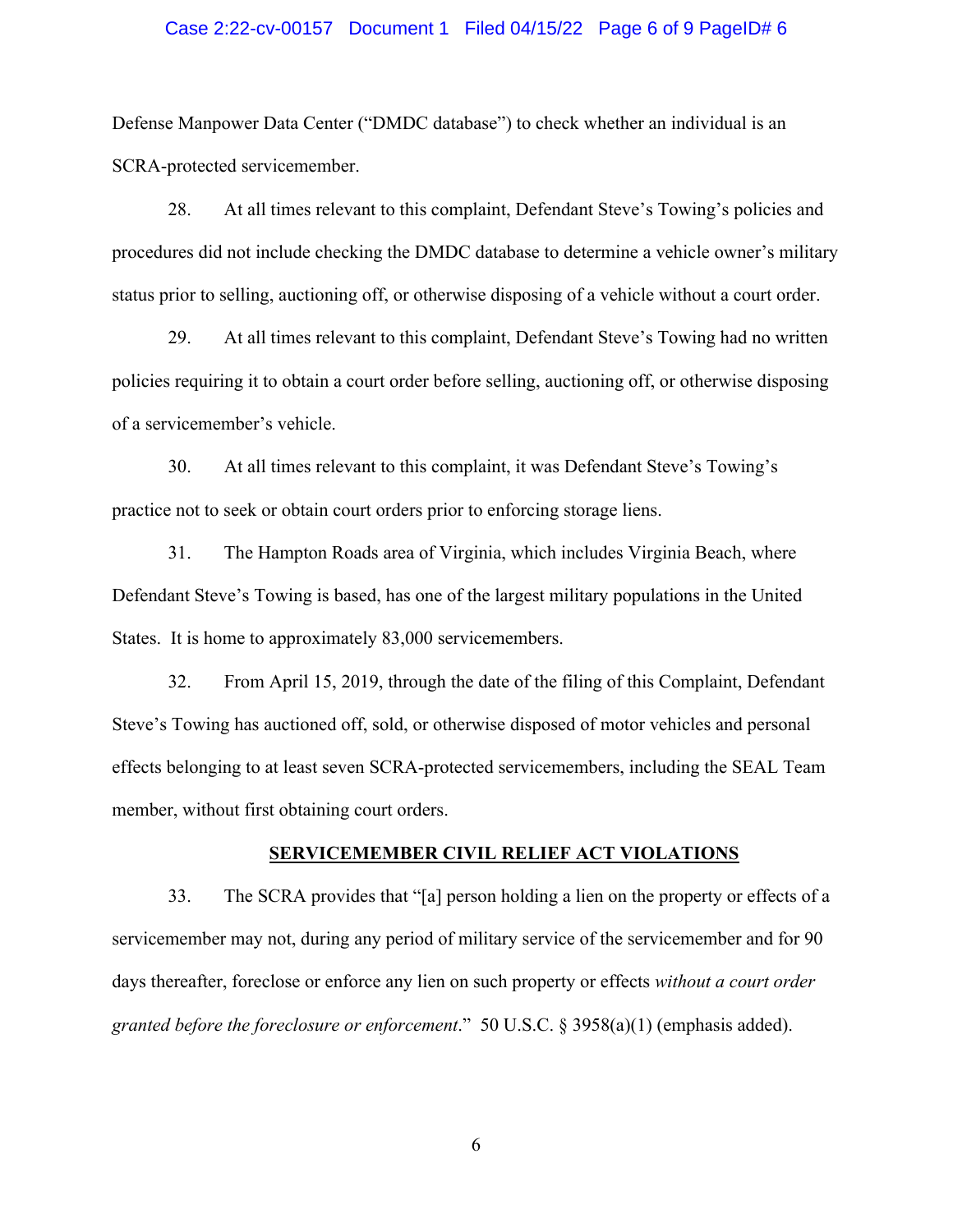#### Case 2:22-cv-00157 Document 1 Filed 04/15/22 Page 7 of 9 PageID# 7

There is no requirement that a servicemember inform the lien holder of his or her military service.

34. For purposes of 50 U.S.C. § 3958(a)(1), "the term 'lien' includes a lien for storage, repair, or cleaning of the property or effects of a servicemember or a lien on such property or effects for any other reason." 50 U.S.C. § 3958(a)(2).

35. Defendant Steve's Towing's actions in selling, auctioning off, or disposing of the vehicles and personal belongings of at least seven servicemembers, including the SEAL Team member, without court orders are violations of the SCRA that raise an issue of significant public importance under 50 U.S.C. § 4041(a)(2).

 36. Defendant Steve's Towing's actions in selling, auctioning off, or disposing of the vehicles and personal belongings of at least seven servicemembers, including the SEAL Team member, without court orders constitute a pattern or practice of SCRA violations under 50 U.S.C.  $§$  4041(a)(1).

 37. The SEAL Team member and the other servicemembers whose motor vehicles were sold, auctioned off, or otherwise disposed of during periods of military service without court orders in violation of the SCRA are "person[s] aggrieved" pursuant to 50 U.S.C. § 4041(b)(2) and have suffered damages as a result of Steve's Towing's conduct.

 38. Defendant Steve's Towing's conduct was intentional, willful, and taken in reckless disregard for the rights of servicemembers.

#### **PRAYER FOR RELIEF**

WHEREFORE, the United States prays that the Court enter an order that: 1. Declares that Defendant Steve's Towing's conduct violated the SCRA;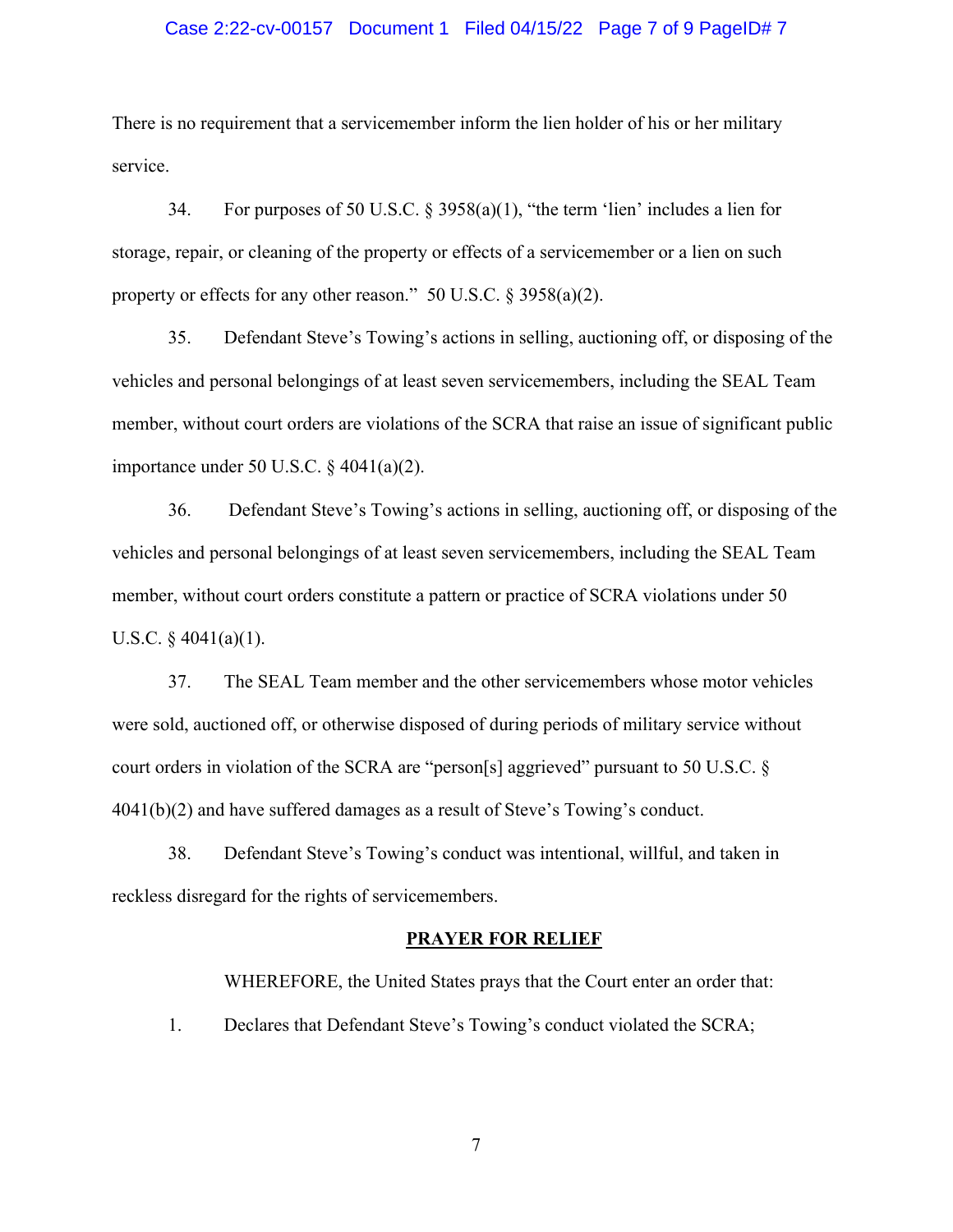### Case 2:22-cv-00157 Document 1 Filed 04/15/22 Page 8 of 9 PageID# 8

 2. Enjoins Defendant Steve's Towing, its agents, employees, and successors, and all other persons and entities in active concert or participation with them, pursuant to 50 U.S.C. § 4041(b)(1), from:

- a. selling, auctioning off, or otherwise disposing of the motor vehicles of SCRA-protected servicemembers without court orders, in violation of the SCRA, 50 U.S.C. § 3958;
- b. failing or refusing to take such affirmative steps as may be necessary to restore, as nearly as practicable, each identifiable victim of Defendant Steve's Towing's illegal conduct to the position he or she would have been in but for that illegal conduct; and
- c. failing or refusing to take such affirmative steps as may be necessary to prevent the recurrence of any illegal conduct in the future and to eliminate, to the extent practicable, the effects of Defendant Steve's Towing's illegal conduct;

3. Awards appropriate monetary damages to each identifiable victim of Defendant Steve's Towing's violations of the SCRA, pursuant to 50 U.S.C. § 4041(b)(2); and

4. Assesses civil penalties against Defendant Steve's Towing in order to vindicate the public interest, pursuant to 50 U.S.C.  $\S$  4041(b)(3).